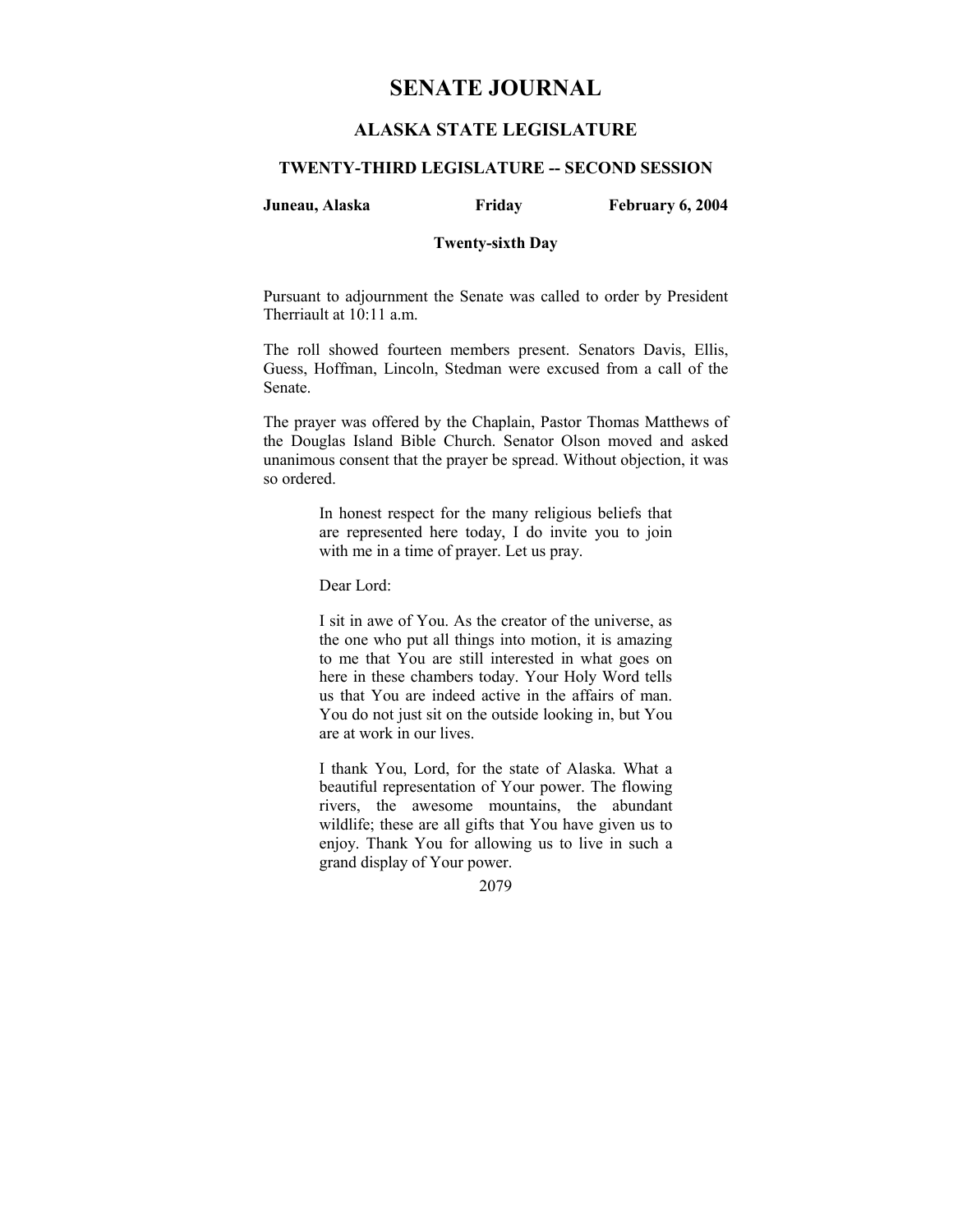I pray today for this gathering of Senate representatives. They have a great responsibility to make just and right decisions before You and before their constituents. I pray that You would help them to represent each of their districts well as they are the voice of the people into this assembly. I pray for them to have wisdom and clarity of mind as these important matters are discussed.

In the name of Jesus Christ, we lift this prayer today. Amen.

Senator Therriault led the Senate in the Pledge of Allegiance.

### **Certification**

Senator Ben Stevens moved and asked unanimous consent that the journals for the twenty-fourth and twenty-fifth legislative days and Senate and House Joint Journal Supplement No. 12 be approved as certified by the Secretary. Without objection, it was so ordered.

#### **Messages from the House**

### **SB 183**

Message dated February 5 was read, stating the House receded from its amendment to:

#### CS FOR SENATE BILL NO. 183(STA)

namely,

HOUSE CS FOR CS FOR SENATE BILL NO. 183(CRA) am H "An Act relating to municipal property taxation in annexed and detached areas; and authorizing certain boroughs to use revenue collected on an areawide or nonareawide basis for economic development; and providing for an effective date."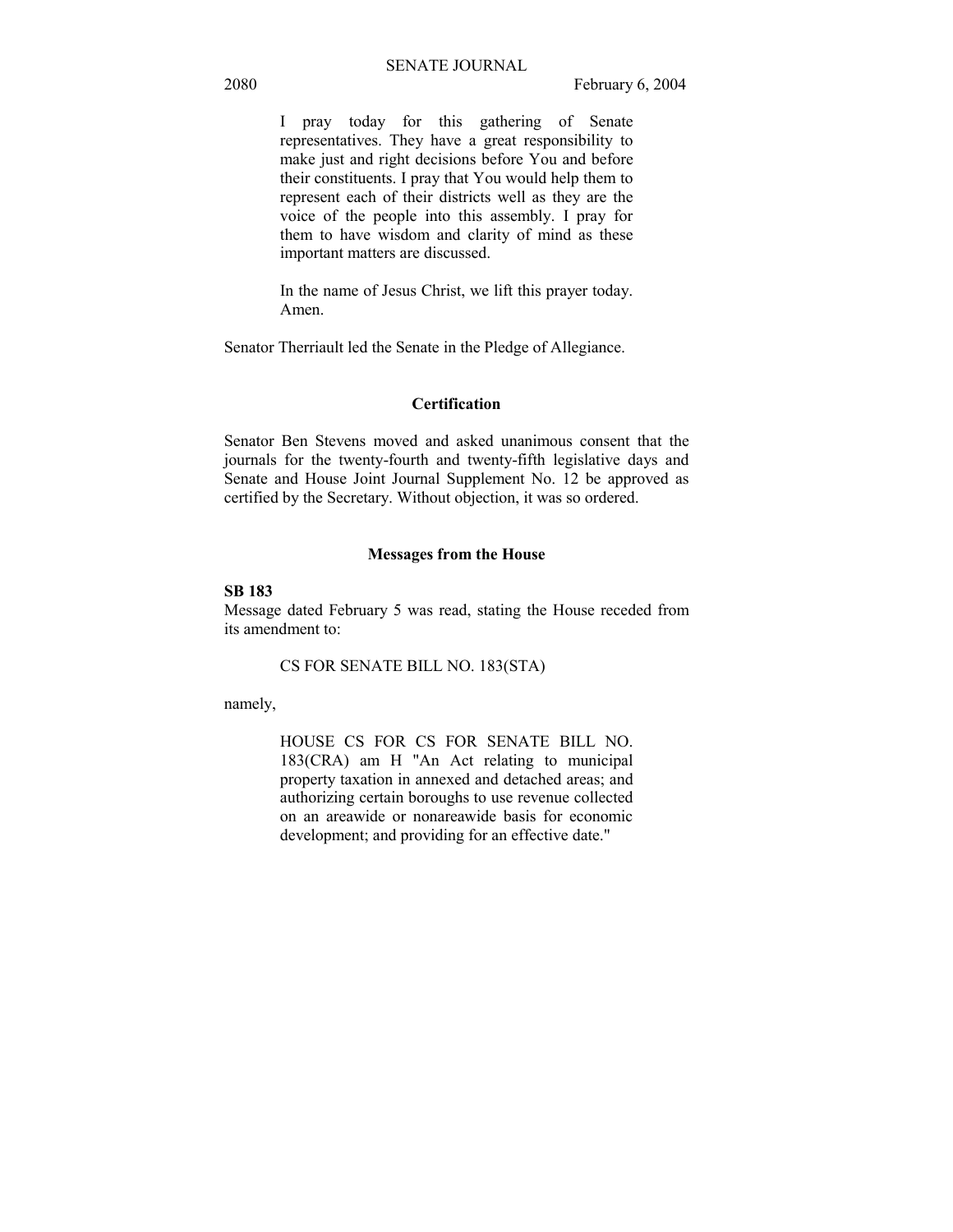thus adopting:

CS FOR SENATE BILL NO. 183(STA) "An Act authorizing certain boroughs to use revenue collected on an areawide or nonareawide basis for economic development."

The bill was referred to the Secretary for enrollment.

Messages dated February 4 and 5 were read, stating the House passed and transmitted for consideration:

### **First Reading and Reference of House Resolutions**

### **HJR 5**

HOUSE JOINT RESOLUTION NO. 5 BY REPRESENTATIVES WILLIAMS, Meyer, Kapsner, Wilson,

> Proposing an amendment to the Constitution of the State of Alaska relating to initiative and referendum petitions.

was read the first time and referred to the Judiciary and Finance Committees.

## **First Reading and Reference of House Bills**

### **HB 31**

HOUSE BILL NO. 31 BY REPRESENTATIVES WILLIAMS, Meyer, Morgan, entitled:

> "An Act relating to initiative and referendum petitions; and providing for an effective date."

was read the first time and referred to the Judiciary and Finance Committees.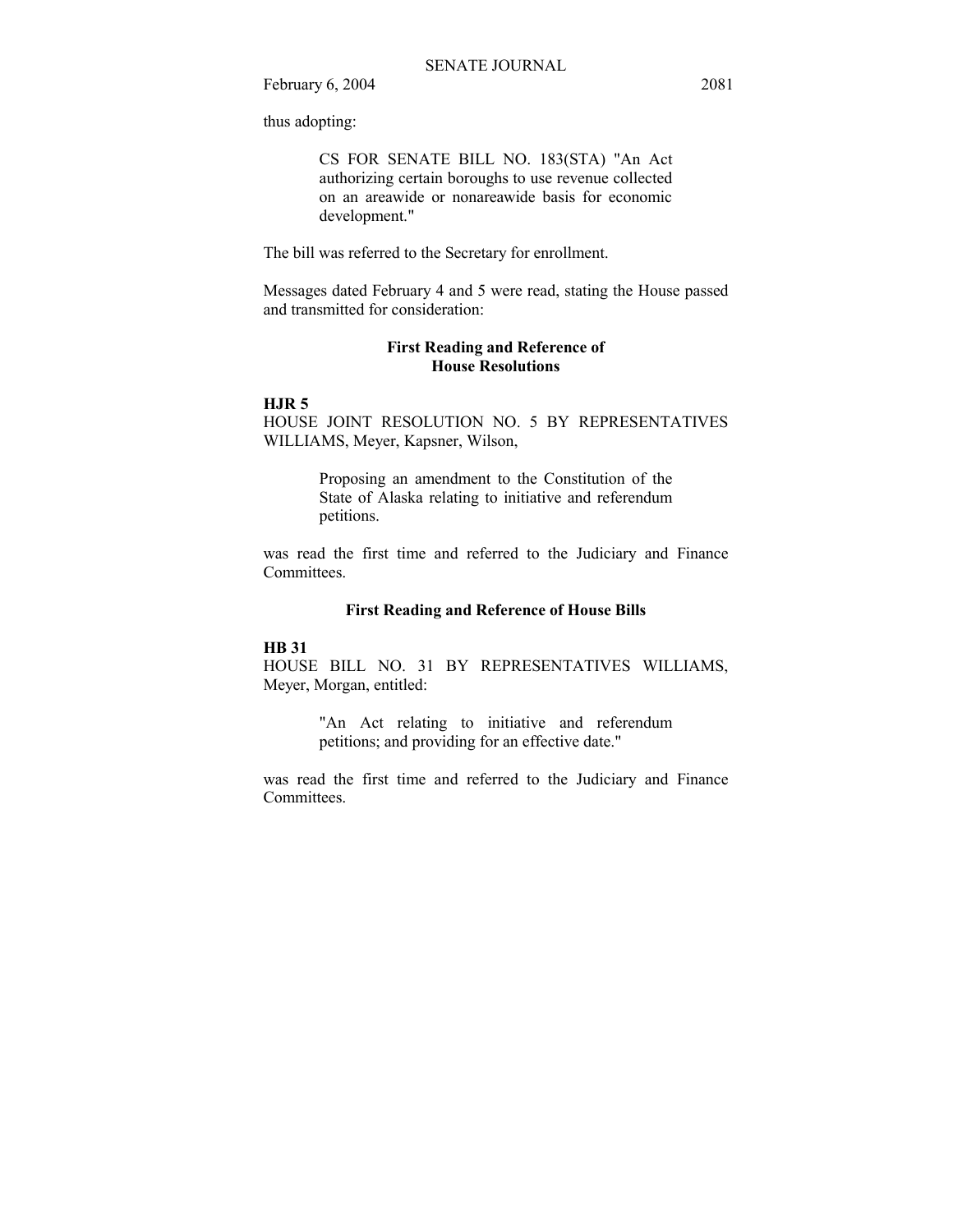#### **HB 93**

CS FOR HOUSE BILL NO. 93(FIN) BY THE HOUSE FINANCE COMMITTEE, entitled:

> "An Act relating to boating safety, registration, and numbering; extending the sunset date of changes in ch. 28, SLA 2000; and providing for an effective date."

was read the first time and referred to the Transportation, State Affairs and Finance Committees.

### **HB 374**

CS FOR HOUSE BILL NO. 374(FIN) am BY THE HOUSE FINANCE COMMITTEE, entitled:

> "An Act establishing the senior care program and relating to that program; creating a new fund for the provision of senior services; relating to aid to senior citizens; and providing for an effective date."

was read the first time and referred to the Finance Committee.

## **Communications**

The following report is on file in the Office of the Secretary of the Senate:

Report from the Commissioner of the Department of Administration dated February 3 was received, stating the monetary terms for the collective bargaining agreement reached between the state and the International Organization of Masters, Mates and Pilots, PMR, in accordance with AS 23.40.215.

President Therriault referred the report to the Finance Committee.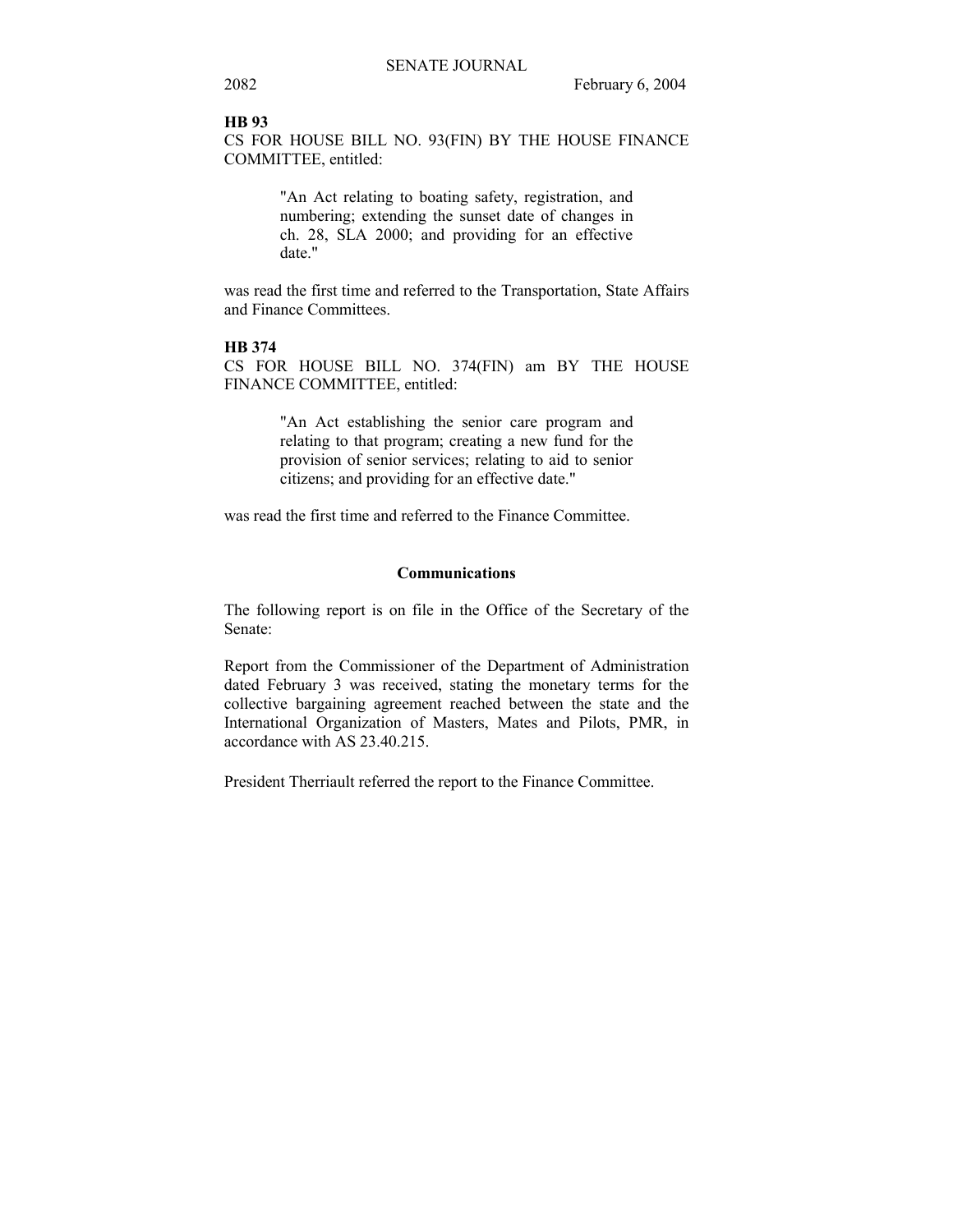### **Standing Committee Reports**

#### **SB 201**

The Health, Education and Social Services Committee considered SENATE BILL NO. 201 "An Act relating to home care and respite care; and providing for an effective date" and recommended it be replaced with

#### CS FOR SENATE BILL NO. 201(HES)

Signing do pass: Senator Dyson, Chair; Senators Green, Wilken. Signing no recommendation: Senator Guess.

The following fiscal information was published today:

Fiscal Note No. 2, zero, Department of Law

Fiscal Note No. 3, zero, Department of Public Safety

Fiscal Note No. 4, zero, Department of Health and Social Services

The bill was referred to the Rules Committee.

#### **SB 265**

The Resources Committee considered SENATE BILL NO. 265 "An Act relating to the schedule of proposed oil and gas lease sales and to a related report to the legislature; and providing for an effective date" and recommended it be replaced with

#### CS FOR SENATE BILL NO. 265(RES)

Signing do pass: Senator Ogan, Chair; Senators Seekins, Wagoner, Dyson, Elton. Signing amend: Senator Ben Stevens.

The following previously published fiscal information applies: Fiscal Note No. 1, zero, Department of Natural Resources

The bill was referred to the Rules Committee.

### **SB 266**

The Resources Committee considered SENATE BILL NO. 266 "An Act approving an interim classification by the commissioner of natural resources closing certain land within the area of the proposed Bristol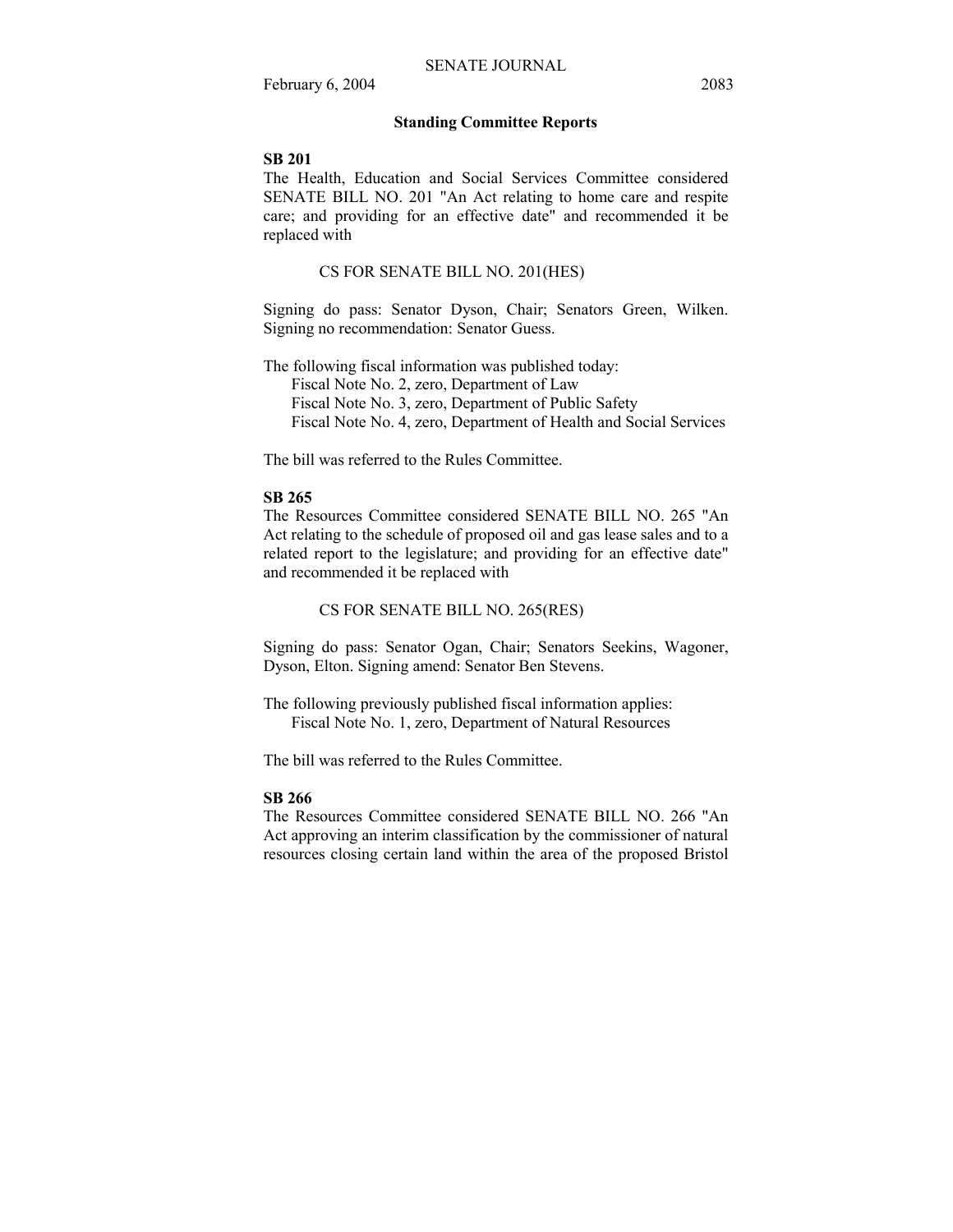Bay (Alaska Peninsula) competitive oil and gas areawide lease sale to oil and gas exploration licensing and shallow natural gas leasing; and providing for an effective date." Signing do pass: Senator Ogan, Chair; Senators Seekins, Ben Stevens, Wagoner, Dyson, Elton.

The following previously published fiscal information applies: Fiscal Note No. 1, zero, Department of Natural Resources

The bill was referred to the Rules Committee.

### **Introduction and Reference of Senate Resolutions**

#### **SJR 25**

SENATE JOINT RESOLUTION NO. 25 BY SENATOR OLSON,

Recommending that certain federal funding restrictions be eased so that more villages in Alaska would qualify for assistance relating to flooding and erosion.

was read the first time and referred to the Community and Regional Affairs and State Affairs Committees.

#### **SJR 26**

SENATE JOINT RESOLUTION NO. 26 BY SENATOR WAGONER,

> Requesting the United States Department of the Interior and the United States Department of Justice to appeal the decision of the United States Court of Appeals for the Ninth Circuit in The Wilderness Society v. United States Fish and Wildlife Service and to seek an emergency stay of the decision pending an appeal of the decision to the United States Supreme Court.

was read the first time and referred to the Resources Committee.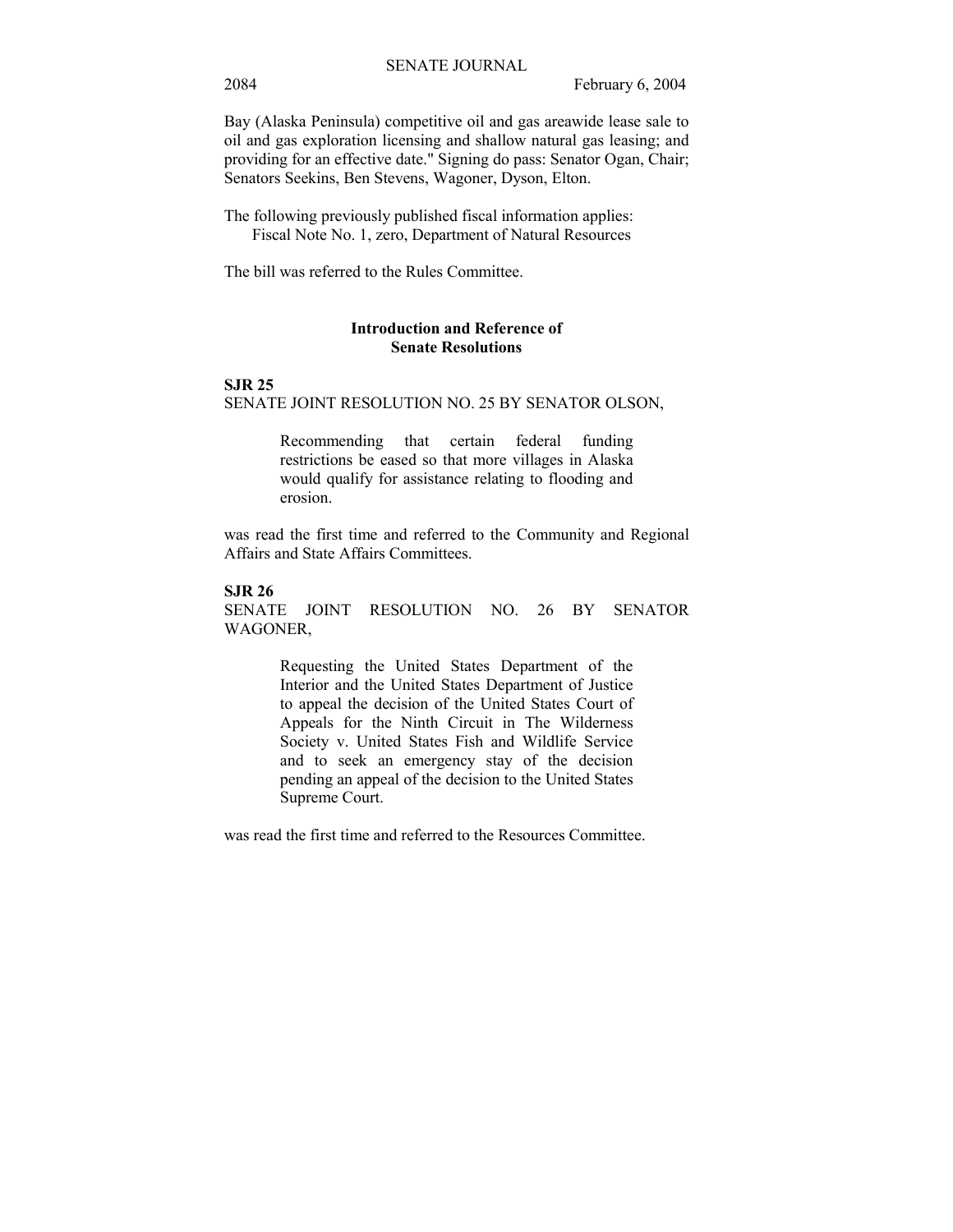### **SJR 27**

SENATE JOINT RESOLUTION NO. 27 BY SENATOR SEEKINS,

Relating to the resolution of submerged land title disputes.

was read the first time and referred to the Resources Committee.

### **Introduction and Reference of Senate Bills**

#### **SB 295**

SENATE BILL NO. 295 BY SENATOR THERRIAULT, entitled:

"An Act extending the termination date of the Navigable Waters Commission for Alaska; and providing for an effective date."

was read the first time and referred to the Resources and Finance Committees.

## **SB 296**

SENATE BILL NO. 296 was introduced February 4 (page 2069).

### **SB 297**

SENATE BILL NO. 297 BY SENATOR SEEKINS, entitled:

"An Act relating to the taking of black bear, brown bear, and grizzly bear and to registration of big game guides for certain guide use areas."

was read the first time and referred to the Resources and Finance Committees.

### **SB 298**

SENATE BILL NO. 298 BY SENATOR SEEKINS, entitled:

"An Act repealing the ban on the use of off-road vehicles within five miles of the right-of-way of the James Dalton Highway."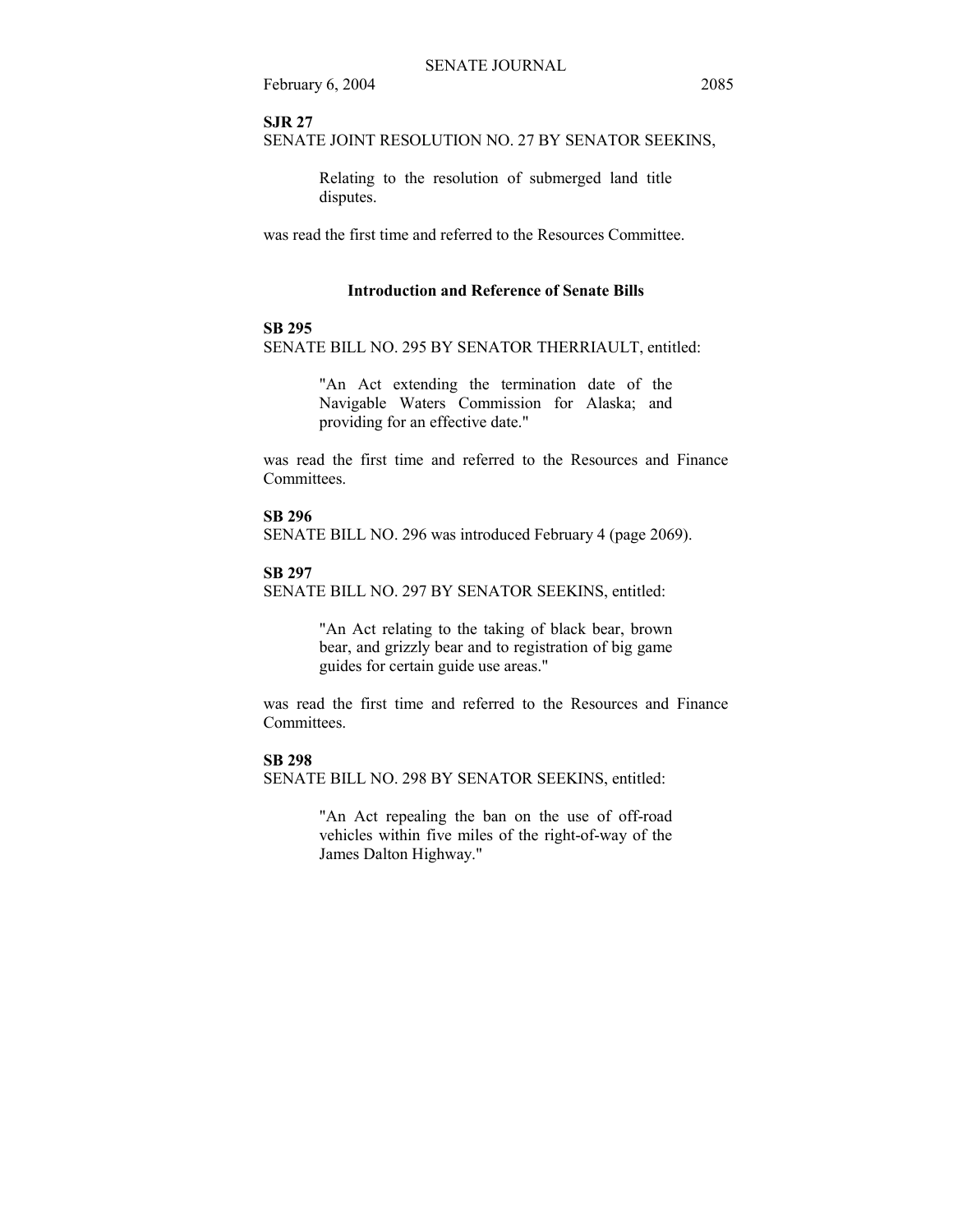was read the first time and referred to the Transportation and Finance **Committees** 

### **SB 299**

SENATE BILL NO. 299 BY THE LABOR AND COMMERCE COMMITTEE, entitled:

"An Act relating to a charge for a bad check."

was read the first time and referred to the Labor and Commerce and Finance Committees.

# **SB 300**

SENATE BILL NO. 300 BY SENATOR STEDMAN, entitled:

"An Act relating to an attorney's lien, to court actions, and to other proceedings where attorneys are employed."

was read the first time and referred to the Judiciary and Finance Committees.

#### **SB 301**

SENATE BILL NO. 301 BY THE SENATE RULES COMMITTEE BY REQUEST OF THE GOVERNOR, entitled:

> "An Act relating to the Alaska Pioneers' Home, and the Alaska Veterans' Home; relating to eligibility for admission to the Alaska Pioneers' Home and Alaska Veterans' Home; relating to state veterans' home facilities; making conforming amendments; and providing for an effective date."

was read the first time and referred to the Health, Education and Social Services and Finance Committees.

The following fiscal information was published today: Fiscal Note No. 1, Department of Health and Social Services

Governor's transmittal letter dated February 4: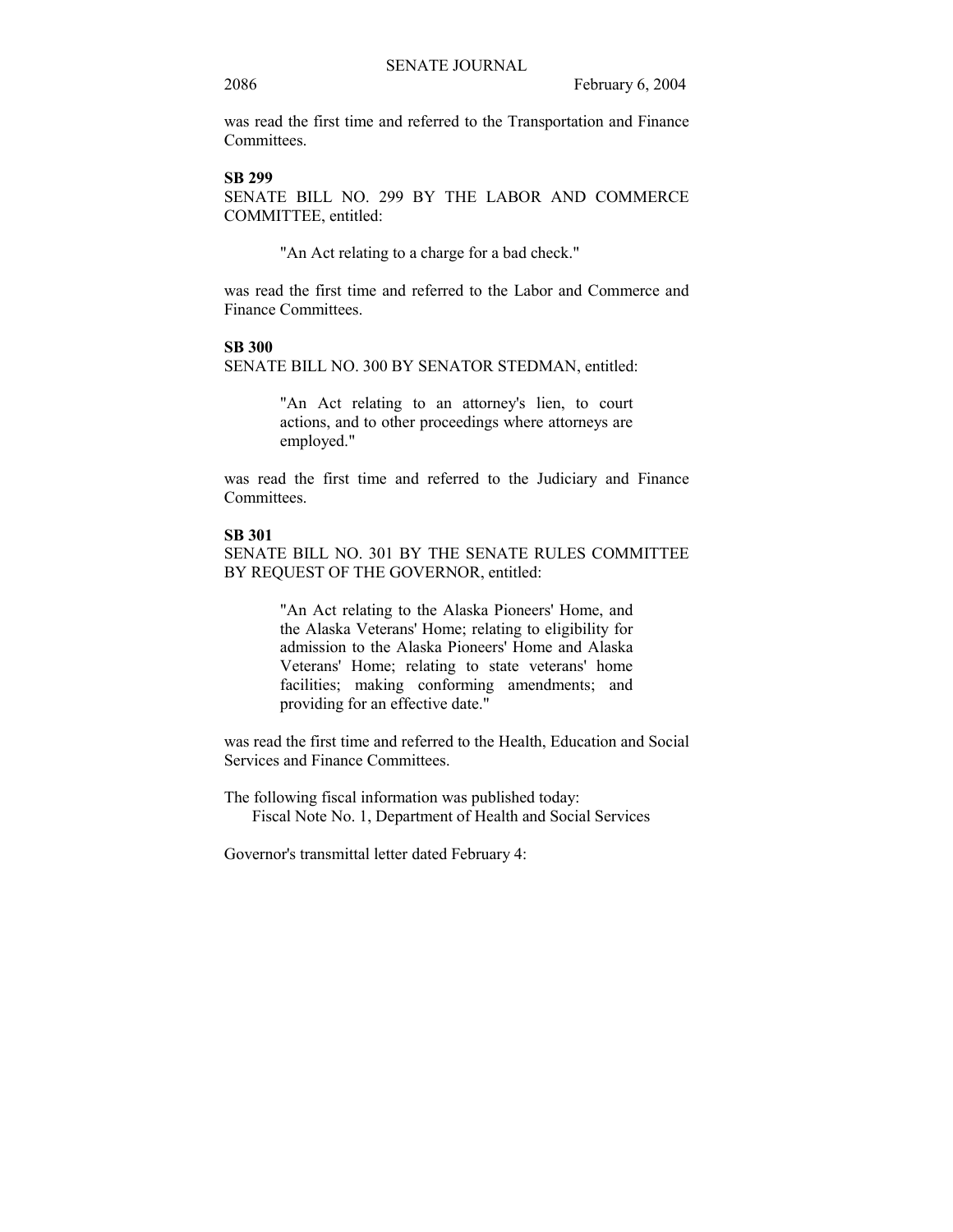Dear President Therriault:

Under the authority of article III, section 18, of the Alaska Constitution, I am transmitting a bill relating to the Alaska Pioneers' Home (APH) and Alaska Veterans' Home (AVH).

The purpose of the bill is two-fold: to authorize the establishment of an AVH under the umbrella of our existing APH system and to provide long-term financial stability for both our AVH and APH programs.

For over a decade, the State of Alaska has struggled to develop a viable plan for an AVH. The time has come to move beyond planning to make an AVH a reality. With passage of this bill, the state would have clear statutory authority to serve veterans within the APH system by identifying one or more homes as an AVH consistent with the requirements of the United States Veterans' Administration.

In addition, the bill would require that, as a condition for receipt of assistance to pay the cost of care in a home, a home resident could be required to apply for other state or federally sponsored programs whose benefits could reduce the amount of that assistance.

Taken together, these changes are designed to ensure the sustainability of the APH and AVH system over the long-term. Additional federal and other third-party payments are critical in order to maintain the high quality of care the homes provide and home residents expect and deserve. Over time, the Department of Health and Social Services is optimistic that several millions of dollars of additional resources can be obtained in third-party reimbursements annually to support operation of the homes.

In the absence of additional third-party receipts, the APH and the AVH would remain unduly dependent on state general fund support and resident fees. Given the state's ongoing fiscal constraints and the impracticality of requiring home residents to pay for the full cost of care, failure to adopt the measures included in this bill may well jeopardize the APH and AVH over the long term.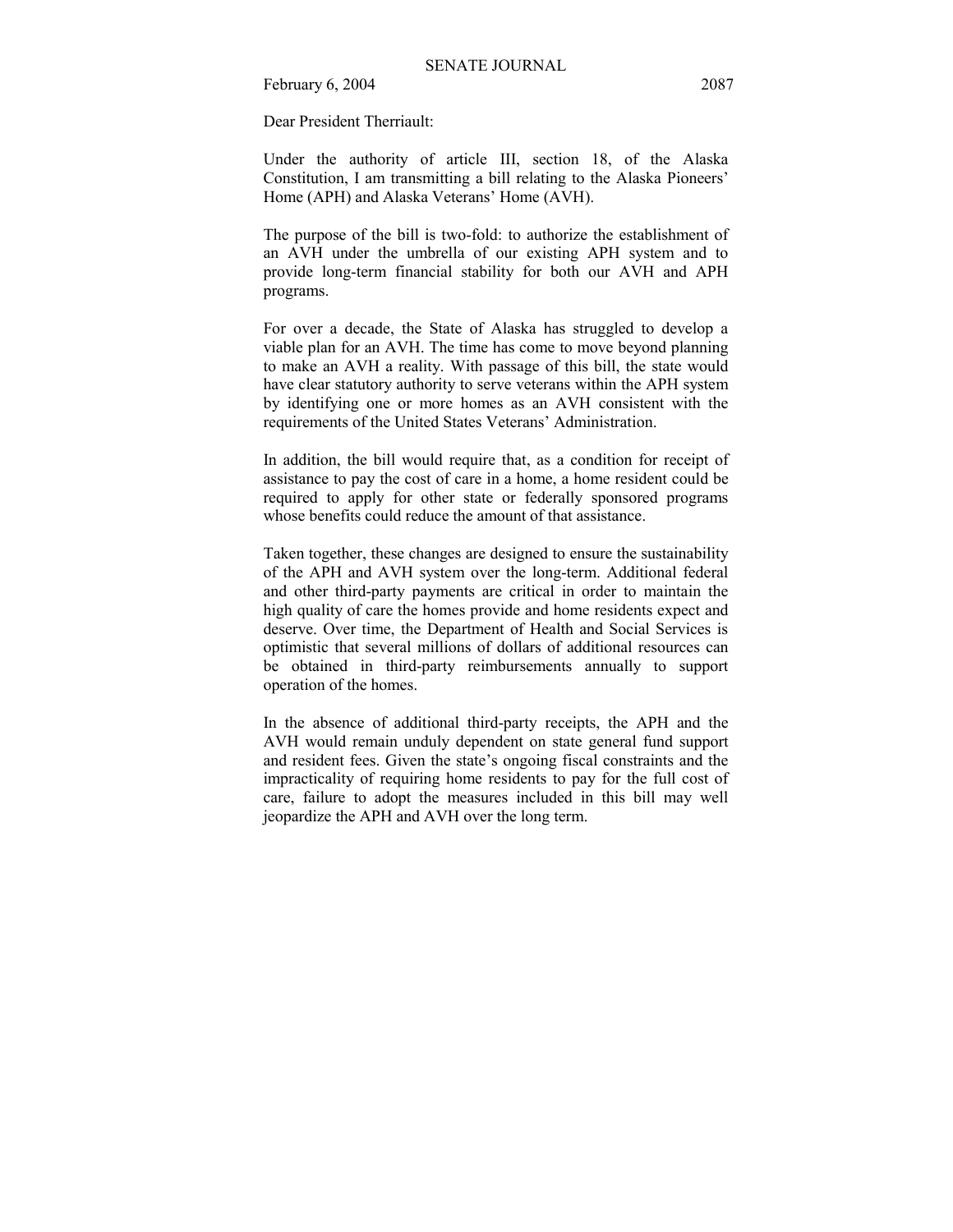I urge your prompt and favorable action on this measure.

Sincerely yours,  $\sqrt{s}$ Frank H. Murkowski Governor

**SB 302** 

SENATE BILL NO. 302 BY THE SENATE RULES COMMITTEE BY REQUEST OF THE GOVERNOR, entitled:

> "An Act relating to the authority to take oaths, affirmations, and acknowledgments in the state; relating to notaries public; relating to fees for issuing certificates with the seal of the state affixed; and providing for an effective date."

was read the first time and referred to the State Affairs and Judiciary Committees.

The following fiscal information was published today: Fiscal Note No. 1, Office of the Governor

Governor's transmittal letter dated February 4:

Dear President Therriault:

Under the authority of article III, section 18, of the Alaska Constitution, I am transmitting a bill relating to the authority to take oaths, affirmations, and acknowledgements in the state to notaries public, and to fees for issuing certificates with the seal of the state affixed.

The primary purpose of the bill is to comprehensively update AS 44.50, the chapter that governs notaries public, which includes among its provisions qualifications to become a notary public, duties of notaries public, and liability in the event of misconduct or neglect. AS 44.50 has not been comprehensively revised since it was enacted in 1961. Sections 6-13 of the bill would repeal obsolete provisions, update antiquated language, and add new provisions where needed.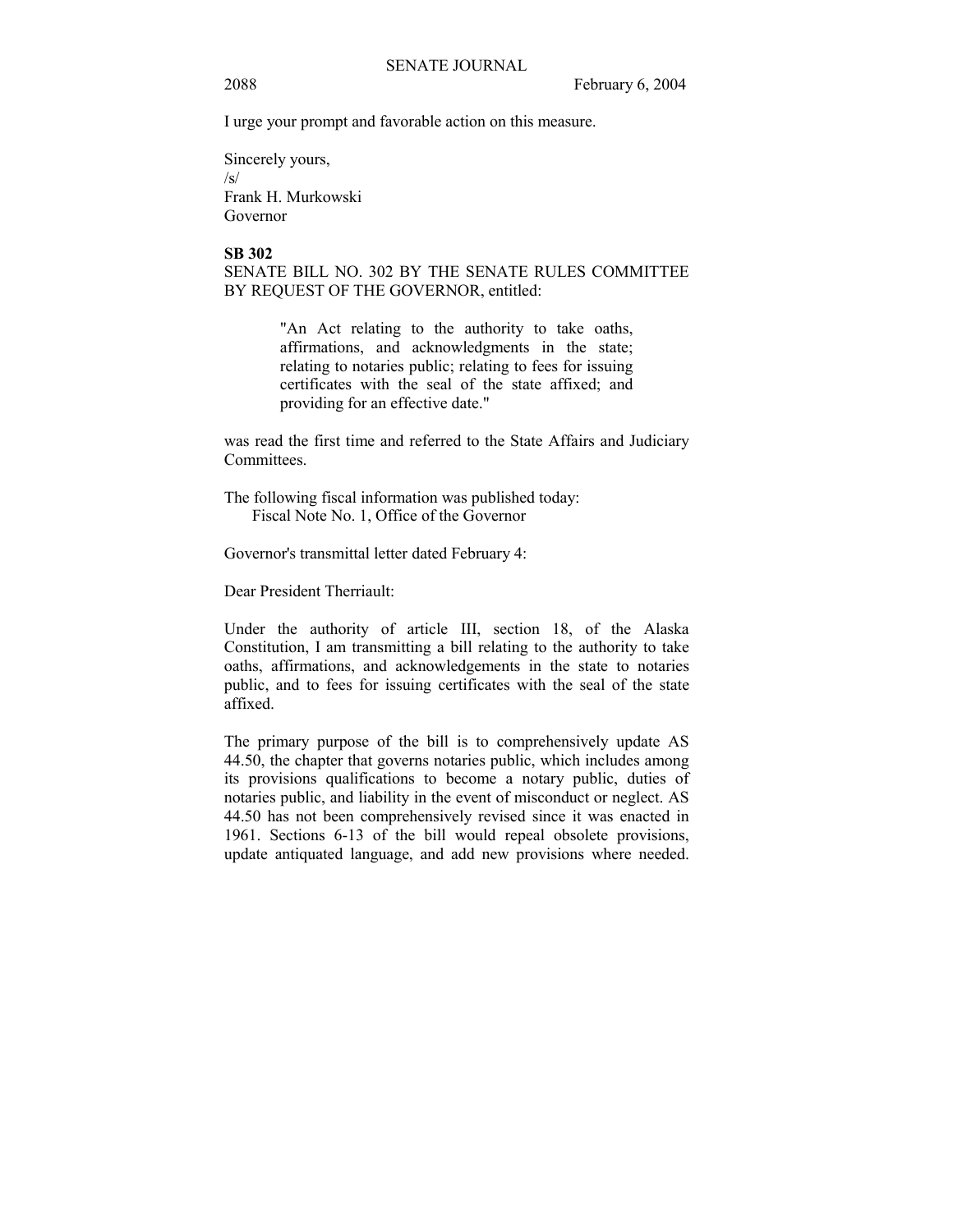Similarly, sections 2-4 of the bill would update statutes in AS 09, the Alaska civil code, relating to notaries' responsibilities when notarizing, verifying, and acknowledging signed instruments.

In addition, section 1 of the bill would conform the oath, affirmation, and acknowledgement statute at AS 09.63.010 to existing law. Section 5 of the bill would update a statute authorizing the Lieutenant Governor to collect fees for the issuance of certificates with the seal of the state affixed, increasing the fee to \$5 per certificate. Section 14 of the bill provides applicability provisions.

A more detailed description of the bill is found in a sectional analysis of the bill available from the office of the Lieutenant Governor.

I urge your prompt and favorable action on this measure.

Sincerely yours, /s/ Frank H. Murkowski Governor

#### **SB 303**

SENATE BILL NO. 303 BY THE SENATE RULES COMMITTEE BY REQUEST OF THE LEGISLATIVE BUDGET AND AUDIT COMMITTEE, entitled:

> "An Act relating to the Big Game Commercial Services Board and to the regulation of big game hunting services and transportation services; and providing for an effective date."

was read the first time and referred to the Resources and Finance Committees.

### **SB 304**

SENATE BILL NO. 304 BY SENATOR FRENCH, entitled:

"An Act relating to public health; and providing for an effective date."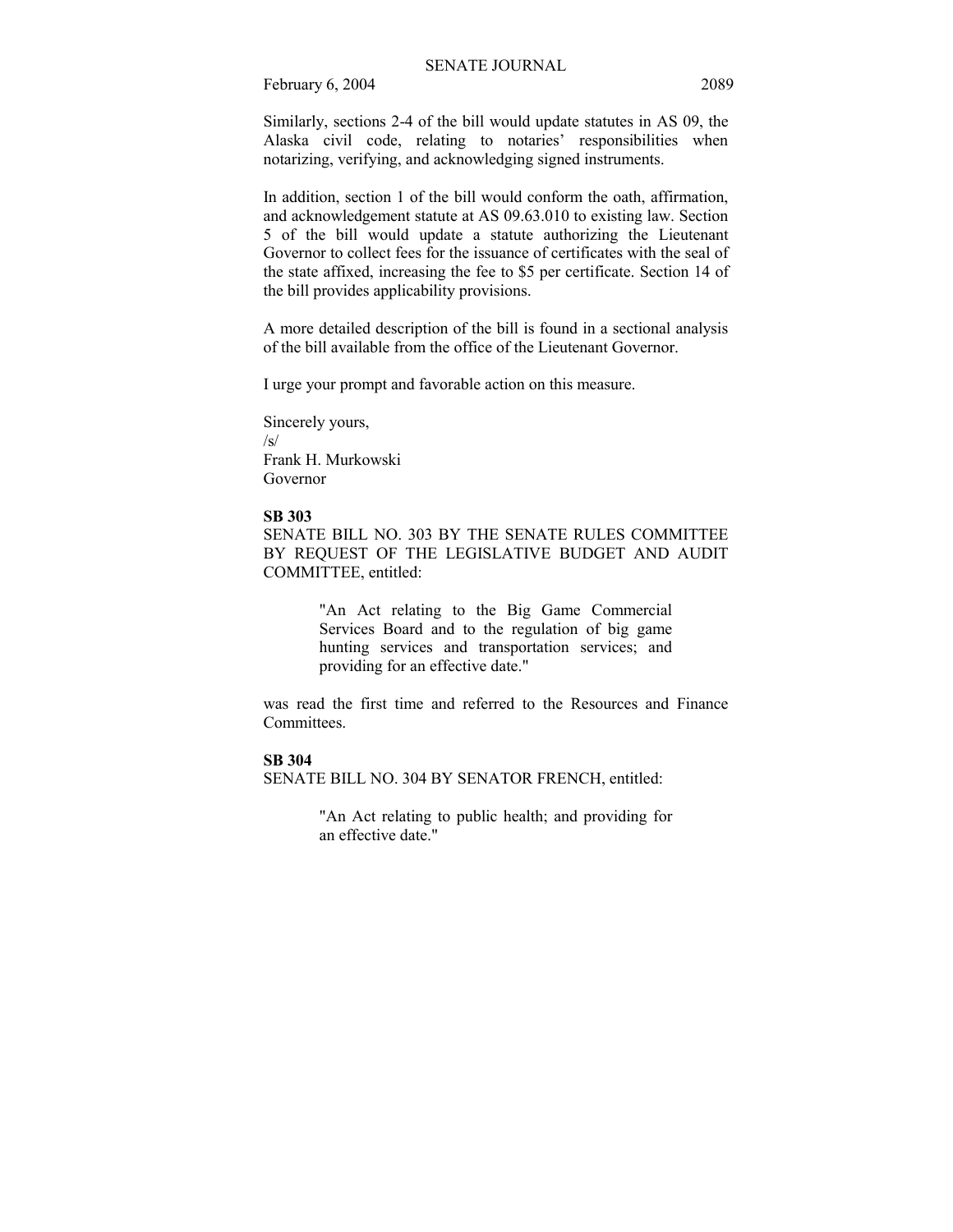was read the first time and referred to the Health, Education and Social Services and Finance Committees.

#### **SB 305**

SENATE BILL NO. 305 BY SENATOR THERRIAULT, entitled:

"An Act relating to state ownership of submerged land underlying water that was navigable at the time Alaska achieved statehood."

was read the first time and referred to the Resources and Finance **Committees** 

### **SB 306**

SENATE BILL NO. 306 BY SENATORS SEEKINS, Dyson, Green, entitled:

> "An Act relating to the practice of naturopathic medicine; and providing for an effective date."

was read the first time and referred to the Labor and Commerce and Finance Committees.

#### **Consideration of the Calendar**

#### **Second Reading of Senate Bills**

#### **SB 270**

SENATE BILL NO. 270 "An Act establishing November as Avalanche Awareness Month" was read the second time.

Senator Ben Stevens moved and asked unanimous consent that the bill be considered engrossed, advanced to third reading and placed on final passage. Without objection, it was so ordered.

SENATE BILL NO. 270 was read the third time.

Senators Wilken, Cowdery, Ben Stevens, Ogan, French, Dyson, Gary Stevens, Wagoner, Seekins, Elton, Therriault moved and asked unanimous consent to be shown as cosponsors on the bill. Without objection, it was so ordered.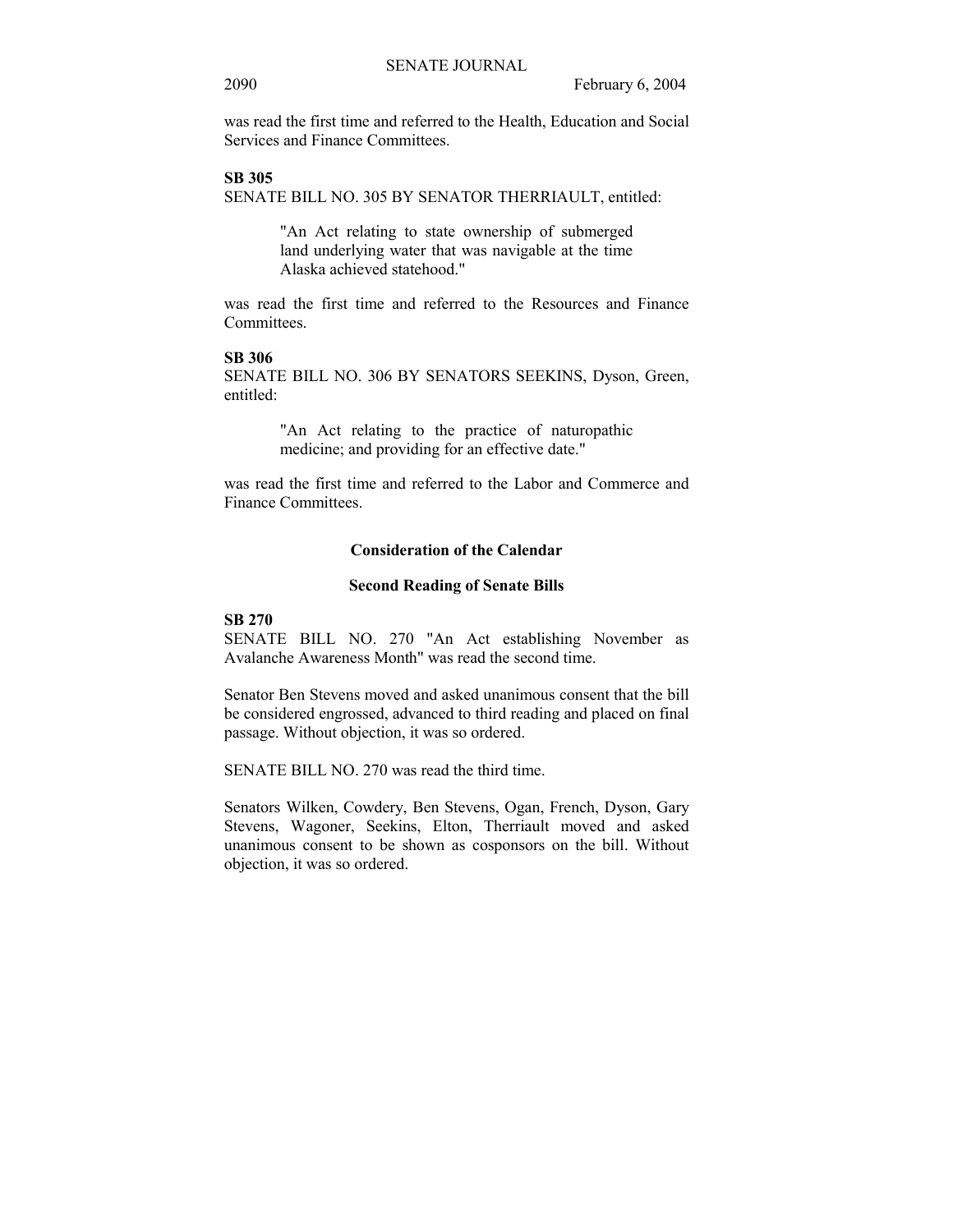The question being: "Shall SENATE BILL NO. 270 "An Act establishing November as Avalanche Awareness Month" pass the Senate?" The roll was taken with the following result:

SB 270 Third Reading - Final Passage **YEAS: 13 NAYS: 0 EXCUSED: 6 ABSENT: 1** 

Yeas: Bunde, Cowdery, Dyson, Elton, French, Green, Ogan, Seekins, Stevens B, Stevens G, Therriault, Wagoner, Wilken

Excused: Davis, Ellis, Guess, Hoffman, Lincoln, Stedman

Absent: Olson

and so, SENATE BILL NO. 270 passed the Senate and was referred to the Secretary for engrossment.

### **Citations**

In Memoriam - Albert O'Neal Boxx Senator(s) Davis, Therriault, Bunde, Cowdery, Dyson, Elton, Green, Guess, Hoffman, Lincoln, Seekins, Stedman, Ben Stevens, Gary Stevens, Wagoner, Wilken

In Memoriam – Willie Virgle Sims, Sr. Senator(s) Davis, Therriault, Bunde, Cowdery, Dyson, Elton, Green, Guess, Hoffman, Lincoln, Seekins, Stedman, Ben Stevens, Gary Stevens, Wagoner, Wilken

In Memoriam – Annie Pearl Pollard Senator(s) Davis, Therriault, Bunde, Cowdery, Dyson, Elton, Green, Guess, Hoffman, Lincoln, Seekins, Stedman, Ben Stevens, Gary Stevens, Wagoner, Wilken

In Memoriam – Charles Edwin Saunders Representative(s) Ogg Senator(s) Gary Stevens, Therriault, Bunde, Cowdery, Davis, Dyson, Elton, Green, Guess, Hoffman, Lincoln, Seekins, Stedman, Ben Stevens, Wagoner, Wilken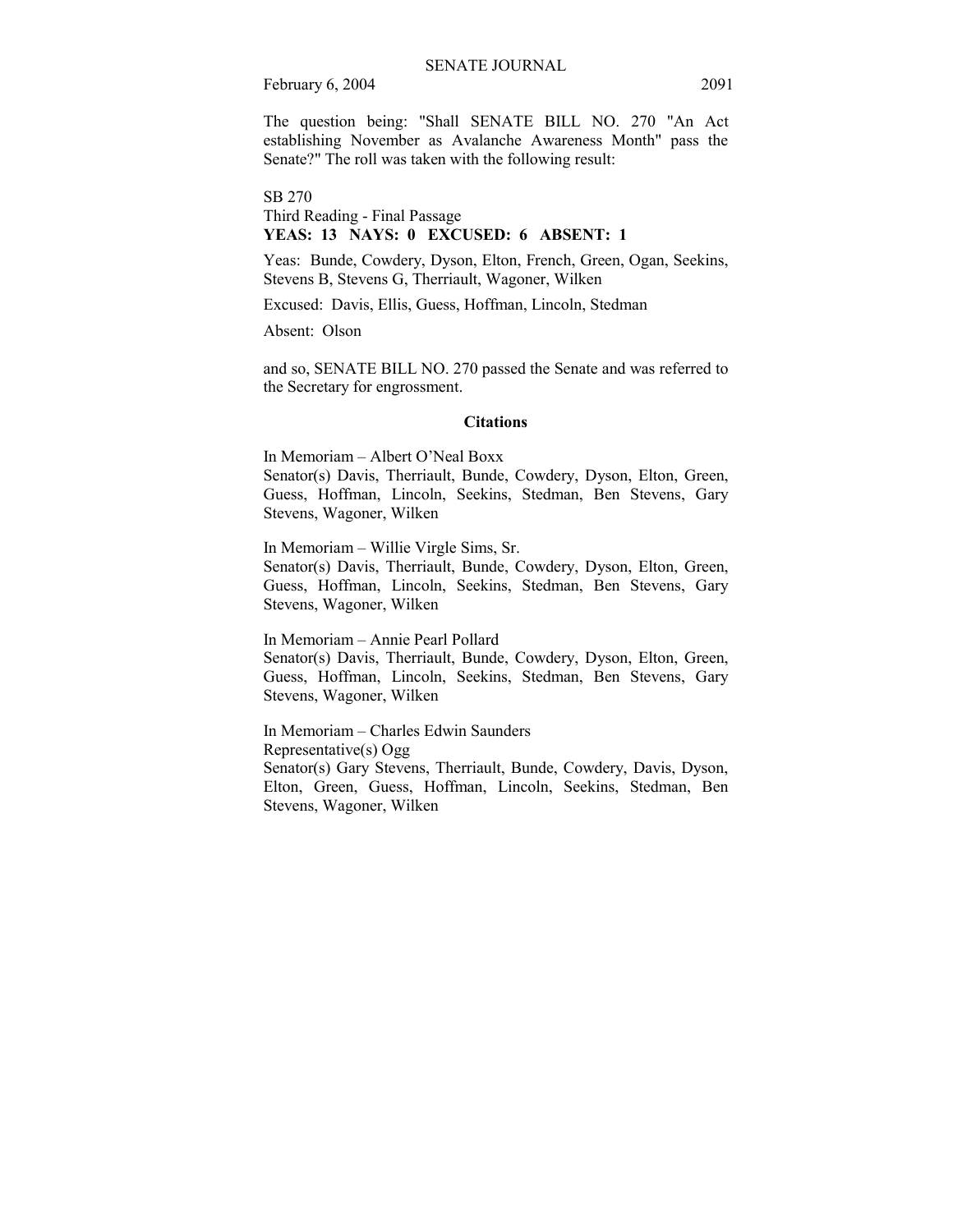In Memoriam - Ivar Wallin Representative(s) Ogg Senator(s) Gary Stevens, Therriault, Bunde, Cowdery, Davis, Dyson, Elton, Green, Guess, Hoffman, Lincoln, Seekins, Stedman, Ben Stevens, Wagoner, Wilken

In Memoriam – Oscar Reese Swanson "Boo Boo" Representative(s) Foster Senator(s) Olson, Therriault, Bunde, Cowdery, Davis, Dyson, Elton, Green, Guess, Hoffman, Lincoln, Seekins, Stedman, Ben Stevens, Gary Stevens, Wagoner, Wilken

In Memoriam - Ruth Burnett Representative(s) Holm Senator(s) Wilken, Therriault, Bunde, Cowdery, Davis, Dyson, Elton, Green, Guess, Hoffman, Lincoln, Seekins, Stedman, Ben Stevens, Gary Stevens, Wagoner

Senator Ben Stevens moved and asked unanimous consent that the citations be adopted. Without objection, the citations were adopted and referred to the Secretary for transmittal.

Senator Ben Stevens moved and asked unanimous consent that the following citation be made a special order of business. Without objection, it was so ordered.

#### **Special Order of Business**

 $H$ onoring  $-$  Tom Wardleigh

Senator(s) Olson, Therriault, Bunde, Cowdery, Davis, Dyson, Elton, Green, Guess, Hoffman, Lincoln, Seekins, Stedman, Ben Stevens, Gary Stevens, Wagoner, Wilken

Senator Ben Stevens moved and asked unanimous consent that the citation be adopted. Without objection, the citation was adopted and referred to the Secretary for transmittal.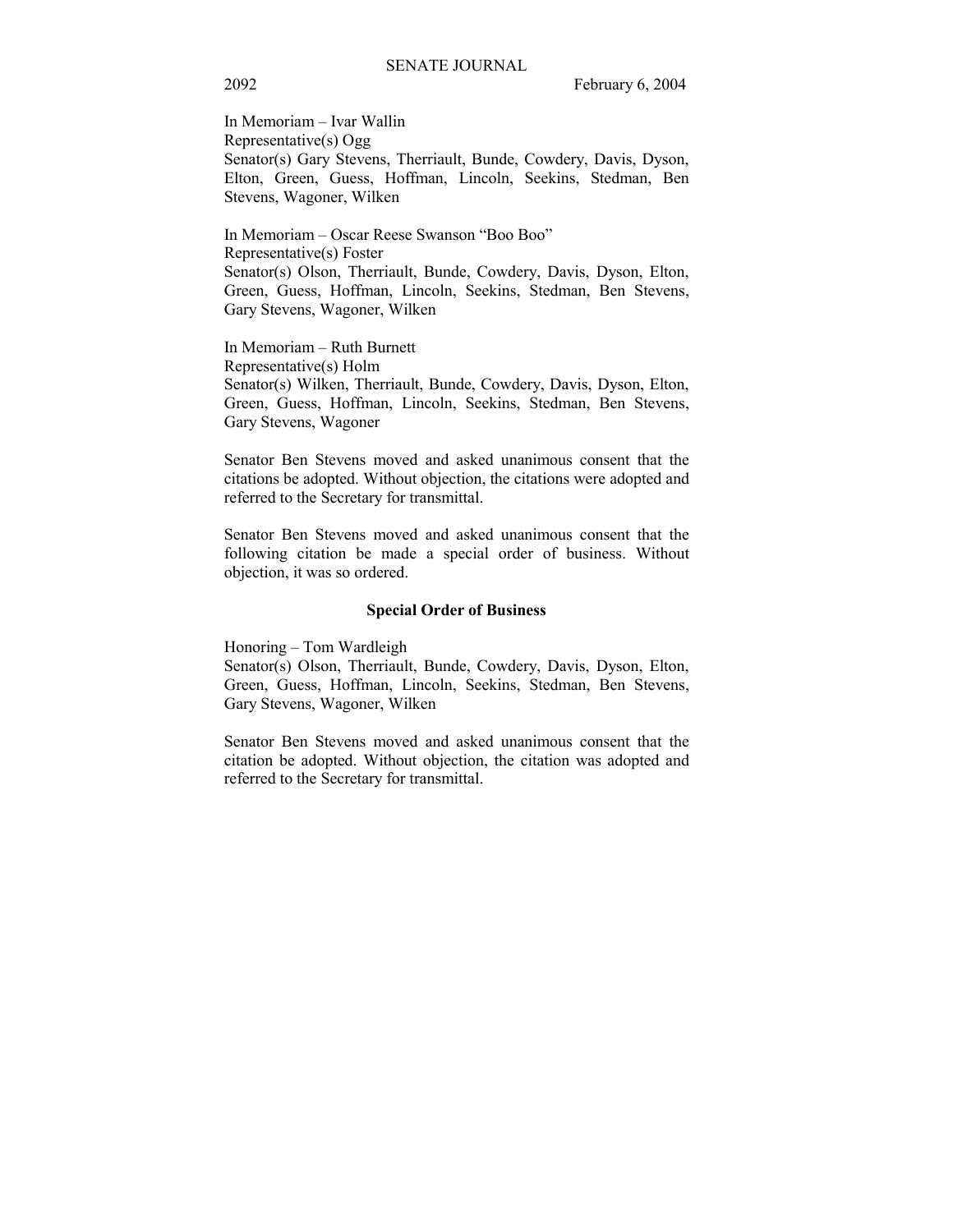### **Unfinished Business**

Memorandum dated February 4 was received, stating President Therriault made the following appointments:

# **Pacific Fisheries Legislative Task Force**

 Senator Elton Senator Wagoner, Alternate

### **Western Legislative Forestry Task Force**

 Senator Stedman Senator Wagoner

# **Senate Special Committee on World Trade and State/Federal Relations**

Senator Wagoner

Senator Dyson moved and asked unanimous consent to be excused from a call of the Senate from plane time, February 26 to plane time, February 29. Without objection, Senator Dyson was excused.

Senator Wagoner moved and asked unanimous consent to be excused from a call of the Senate from plane time, February 12 to plane time, February 16. Without objection, Senator Wagoner was excused.

#### **Announcements**

Announcements are at the end of the journal.

#### **Engrossment**

### **SB 270**

SENATE BILL NO. 270 "An Act establishing November as Avalanche Awareness Month" was engrossed, signed by the President and Secretary and transmitted to the House for consideration.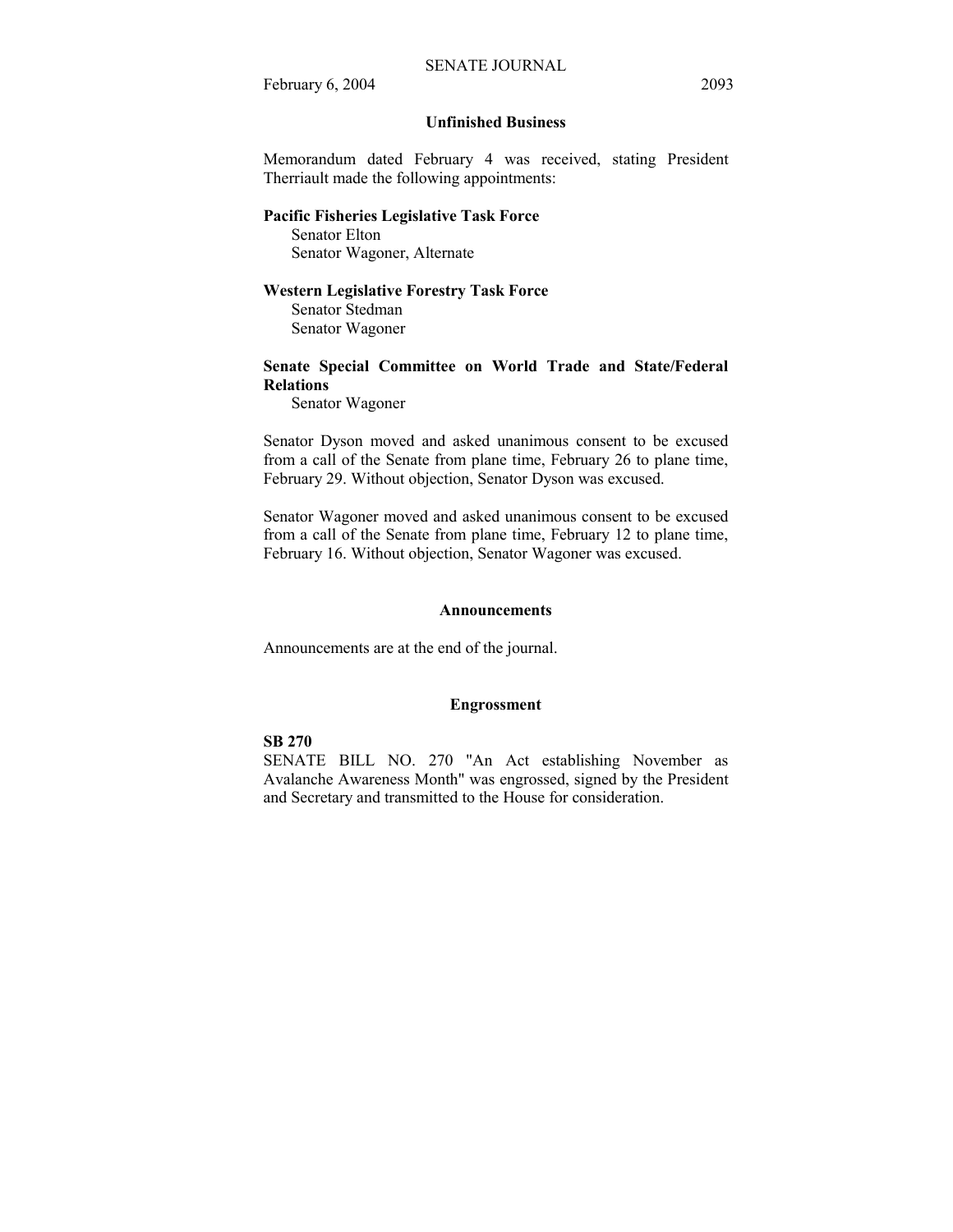### **Enrollment**

#### **SB 173**

SENATE BILL NO. 173(efd fld) "An Act repealing statutes pertaining to the Alaska Science and Technology Foundation and transferring money in the foundation's endowment; repealing statutes relating to the BIDCO assistance program; repealing statutes pertaining to the international trade and business endowment and transferring money in the international trade and business endowment; transferring oversight administration of outstanding Alaska Science and Technology Foundation loans and grants to the Alaska Industrial Development and Export Authority; establishing an Alaska BIDCO assistance program to be administered by the Department of Community and Economic Development; and making conforming amendments" was enrolled, signed by the President and Secretary, Speaker and Chief Clerk and the engrossed and enrolled copies transmitted to the Office of the Governor at 2:21 p.m., February 6, 2004.

Memorandum from Division of Legal Services, Legislative Affairs Agency, was received, reporting the following manifest errors in SENATE BILL NO. 173(efd fld), which have been corrected in enrolling:

Page 6, lines 19 - 24:

Place the definitions in alphabetical order and correct the paragraph numbering and punctuation accordingly.

Page 9, line 23, following "**\* Sec. 9**":

 Insert "The uncodified law of the State of Alaska is amended by adding a new section to read:

 TRANSITION: ALASKA SCIENCE AND TECHNOLOGY ENDOWMENT."

Page 9, line 25, following "**\* Sec. 10**":

 Insert "The uncodified law of the State of Alaska is amended by adding a new section to read:

 TRANSITION: INTERNATIONAL TRADE AND BUSINESS ENDOWMENT."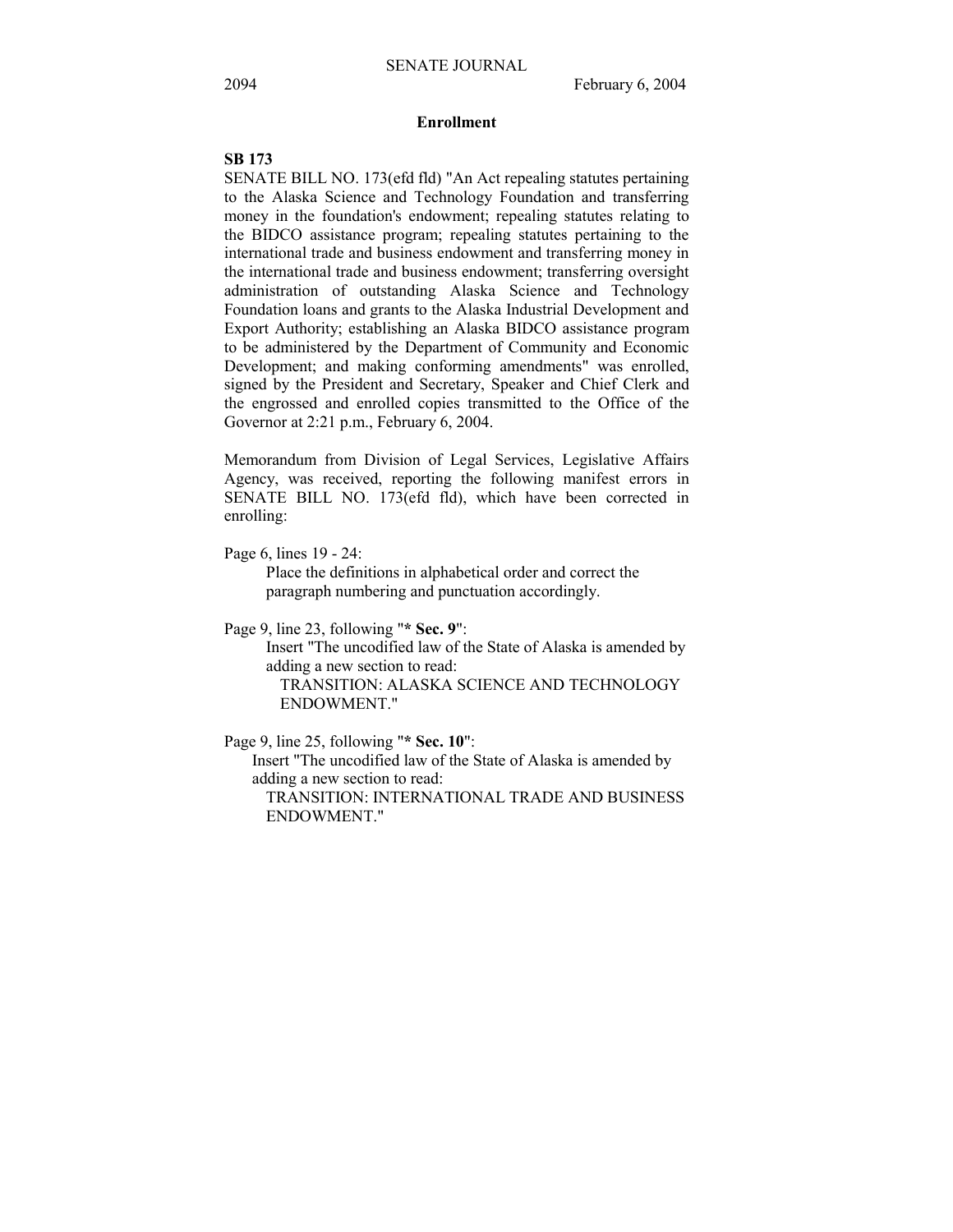### **Engrossment and Enrollment**

## **SR 2**

SENATE RESOLUTION NO. 2 Recognizing February 6, 2004, as Ronald Reagan Day in Alaska, was engrossed and enrolled, signed by the President and the engrossed and enrolled copies transmitted to the Office of the Governor at 2:21 p.m., February 6, 2004.

### **Adjournment**

Senator Ben Stevens moved and asked unanimous consent that the Senate stand in adjournment until 11:00 a.m., February 9, 2004. Without objection, the Senate adjourned at 10:55 a.m.

> Kirsten Waid Secretary of the Senate

> > February 2004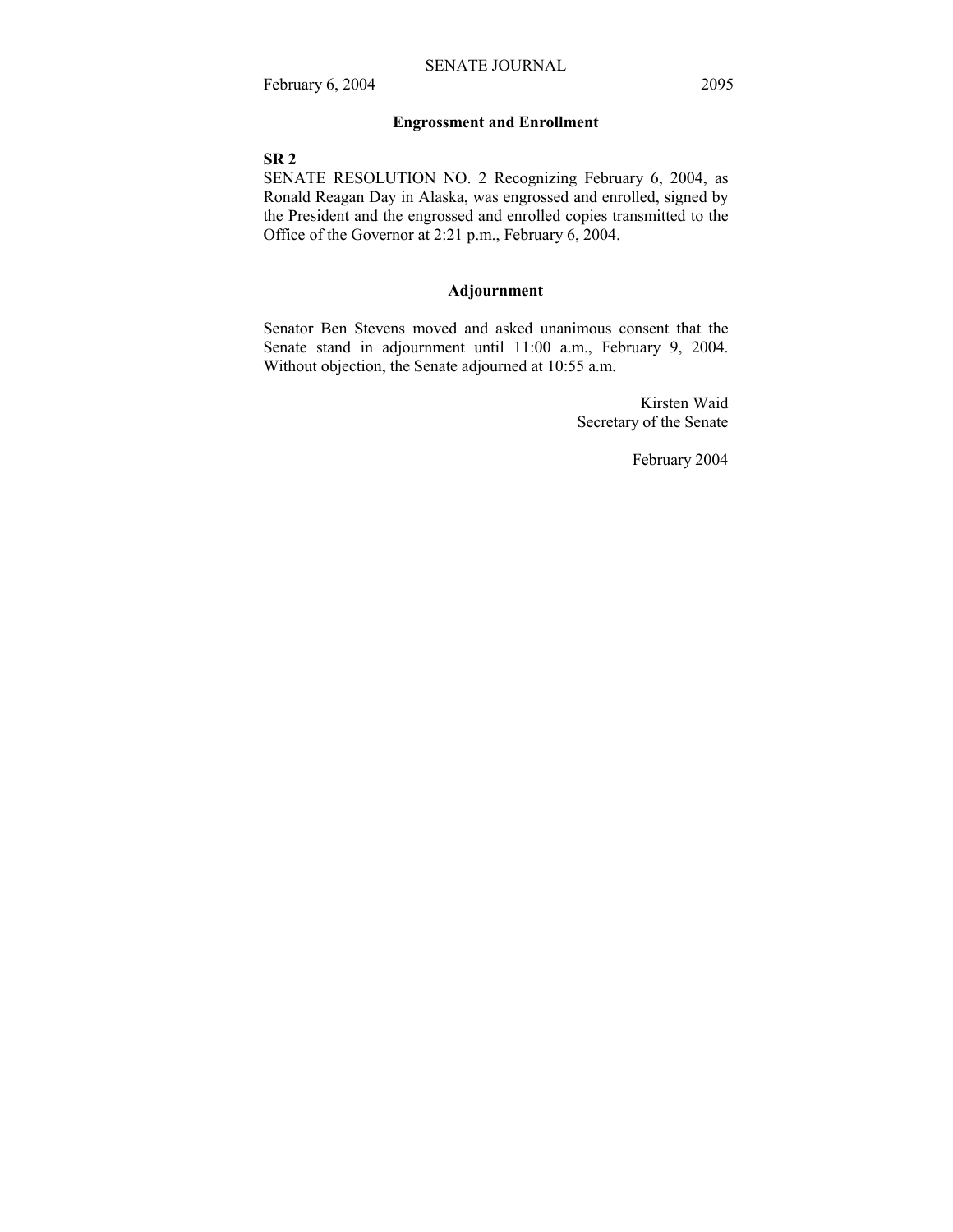#### **Announcements**

Americans with Disabilities Act Notice - Persons with disabilities who require special accommodation or alternative communication formats to access committee meetings may contact the appropriate committee office or the Legislative Information Office in their community. Reasonable advance notice is needed to accommodate the request. For further information, call the ADA Coordinator at 465-3854 Voice/465-4980 TDD.

### **STANDING COMMITTEES**

+ indicates teleconference

= indicates bill previously heard/scheduled

# **COMMUNITY & REGIONAL AFFAIRS**

| <b>Feb 06</b>        |        | Friday                                                       | Fahrenkamp 203 | 1:30 PM |
|----------------------|--------|--------------------------------------------------------------|----------------|---------|
|                      |        | $-$ Rescheduled to 02/09/04 $-$                              |                |         |
|                      |        | SB 260 METROPOLITAN PLANNING ORGANIZATIONS                   |                |         |
| Feb 09               |        | Monday                                                       | Fahrenkamp 203 | 1:30 PM |
|                      |        | $-$ Rescheduled from 02/06/04 $-$                            |                |         |
| $^{+}$               | SB 260 | METROPOLITAN PLANNING ORGANIZATIONS                          |                |         |
| <b>Feb 11</b><br>$+$ |        | Wednesday<br>SB 269 PARENT ACCESS TO CHILD'S LIBRARY RECORDS | Fahrenkamp 203 | 1:30 PM |
| <b>Feb 13</b>        |        | Friday<br>No Meeting Scheduled                               | Fahrenkamp 203 | 1:30 PM |

----------------------------------------

### **FINANCE**

| <b>Feb 06</b>      | Friday<br>No Meeting Scheduled | <b>Senate Finance 532</b> | 9:00 AM  |
|--------------------|--------------------------------|---------------------------|----------|
| E <sub>ah</sub> 00 | Mondov                         | Sanata Financa 532        | 10.00 AM |

| TU VZ | <b>NIQUUAV</b>                          | эспате г піансе 332 | TU:UU AIVI |
|-------|-----------------------------------------|---------------------|------------|
|       | -- Time Change --                       |                     |            |
| $=$   | HB 374 SENIORCARE                       |                     |            |
|       | <b>Bills Previously Heard/Scheduled</b> |                     |            |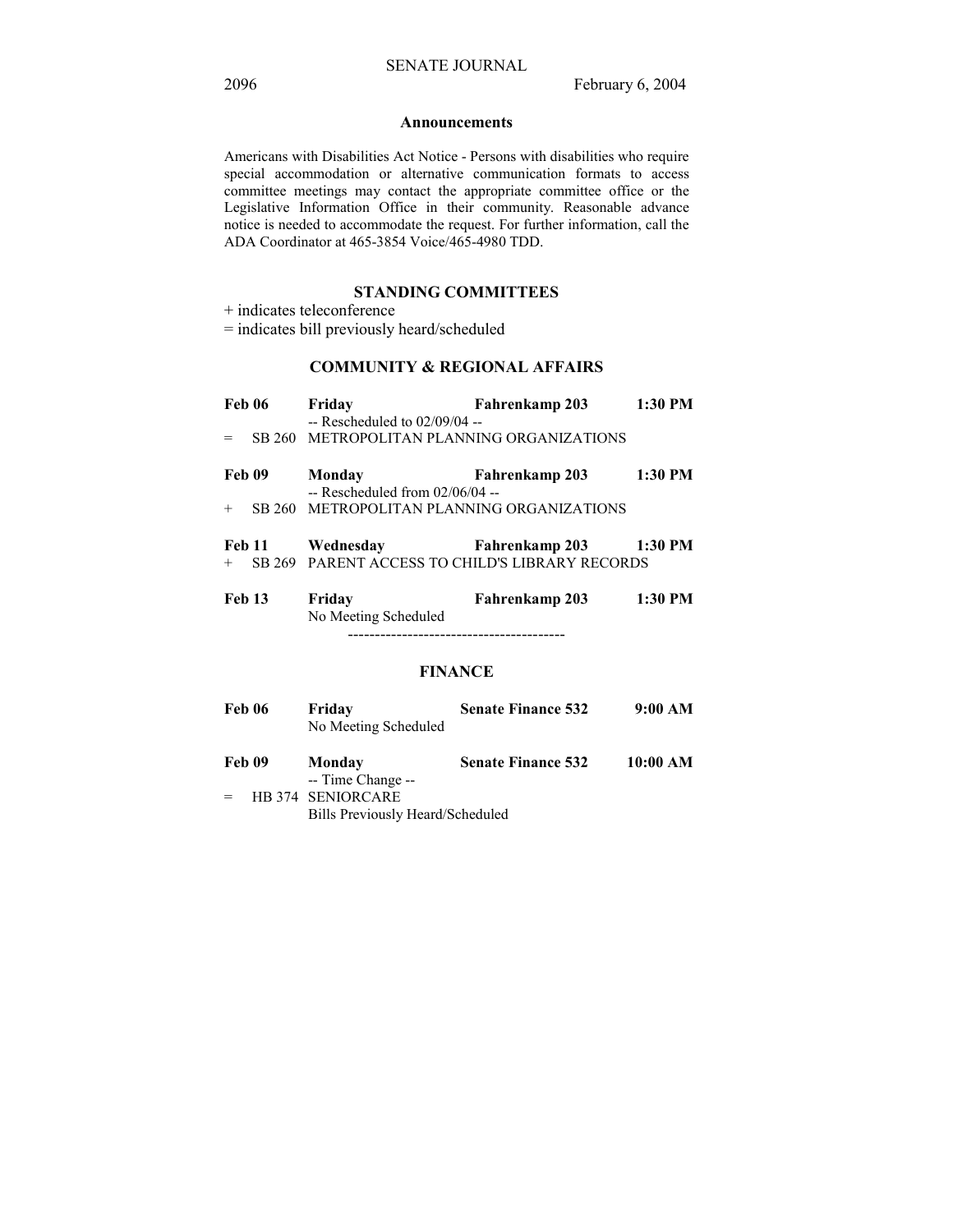# **FINANCE (continued)**

| <b>Feb 10</b>                  | Tuesday<br>Department FY04 Status Reports:<br><b>Education and Early Development</b><br>Labor and Workforce Development<br>Transportation and Public Facilities<br><b>Environmental Conservation</b><br>Fish and Game<br><b>Natural Resources</b><br>Bills Previously Heard/Scheduled | <b>Senate Finance 532</b>                                       | 9:00 AM |
|--------------------------------|---------------------------------------------------------------------------------------------------------------------------------------------------------------------------------------------------------------------------------------------------------------------------------------|-----------------------------------------------------------------|---------|
| <b>Feb 11</b><br>SB 136<br>$=$ | Wednesday<br>Bills Previously Heard/Scheduled                                                                                                                                                                                                                                         | <b>Senate Finance 532</b><br>RESIDENTIAL PROPERTY TAX EXEMPTION | 9:00 AM |
| Feb 12                         | <b>Thursday</b><br>Department FY04 Status Reports:<br><b>Health and Social Services</b><br>Corrections<br>Law<br>Military and Veterans Affairs<br>Public Safety<br>Administration<br>Community & Economic Development<br>Revenue<br>Bills Previously Heard/Scheduled                  | <b>Senate Finance 532</b>                                       | 9:00 AM |

Feb 13 Friday Senate Finance 532 9:00 AM No Meeting Scheduled

----------------------------------------

# **HEALTH, EDUCATION & SOCIAL SERVICES**

|     | Feb 09        | Monday                                           | <b>Butrovich 205</b> | 1:30 PM |
|-----|---------------|--------------------------------------------------|----------------------|---------|
| $+$ |               | SB 285 MEDICAL ASSISTANCE COVERAGE               |                      |         |
|     |               | + SB 288 EMERGENCY CHILD CUSTODY PLACEMENT       |                      |         |
|     |               | + SB 289 EXTENDING THE SPECIAL ED SERVICE AGENCY |                      |         |
|     |               | += SB 277 STUDENT LOAN PROGRAMS                  |                      |         |
| $+$ |               | Bills Previously Heard/If Necessary              |                      |         |
|     |               |                                                  |                      |         |
|     | <b>Feb 11</b> | Wednesday                                        | <b>Butrovich 205</b> | 1:30 PM |

+ Bills Previously Heard/If Necessary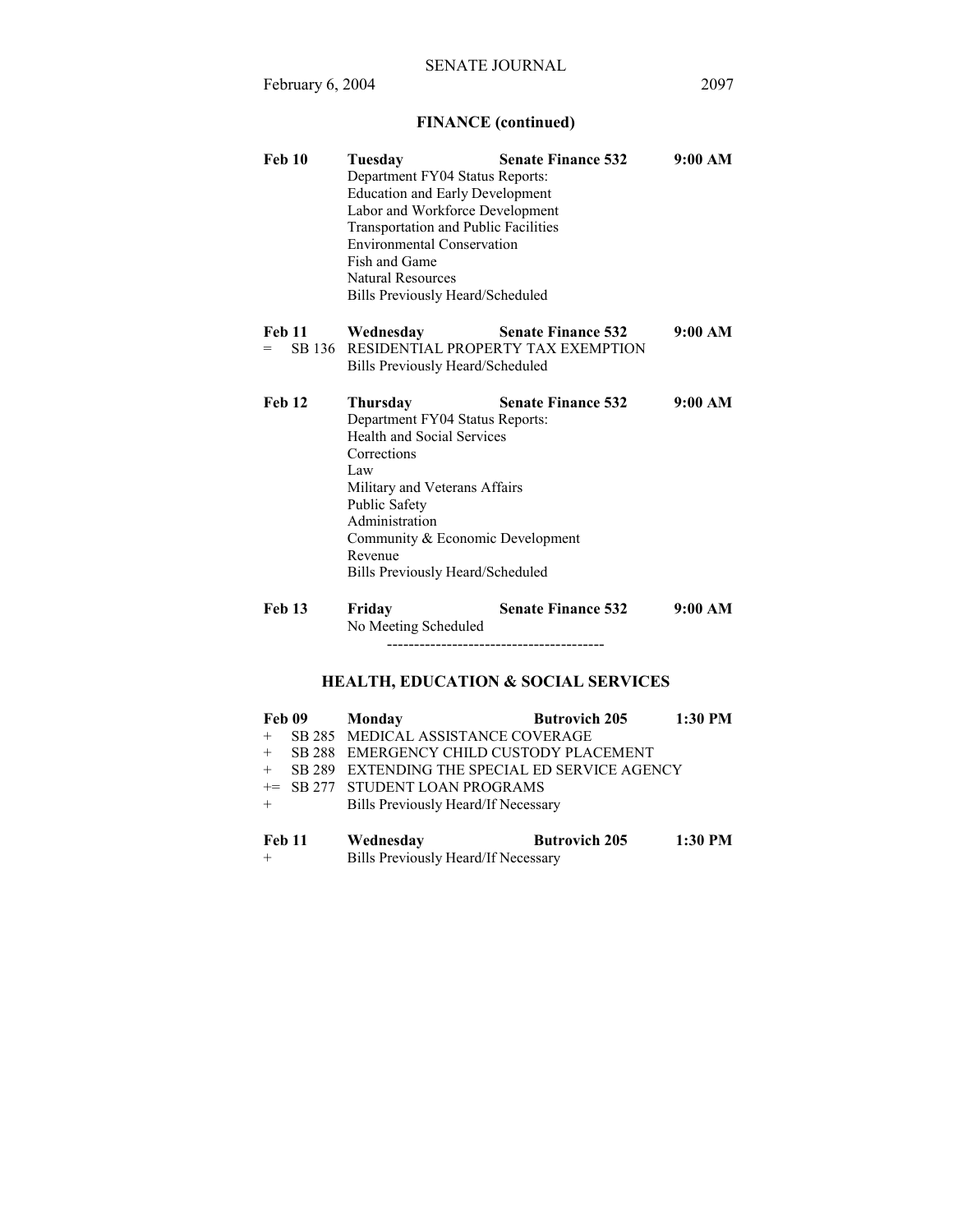2098 February 6, 2004

# **JUDICIARY**

| <b>Feb 06</b> |             | Friday                                          | <b>Butrovich 205</b> | 8:00 AM |
|---------------|-------------|-------------------------------------------------|----------------------|---------|
| $+$           | SB 217      | <b>GENETIC PRIVACY</b>                          |                      |         |
| $+=$          | SB 203      | OFFICE OF ADMINISTRATIVE HEARINGS               |                      |         |
| Feb 09<br>$+$ |             | Monday<br><b>SB 300 ATTORNEY'S LIEN</b>         | <b>Butrovich 205</b> | 8:00 AM |
| $+=$          |             | SJR 18 CONST. AM: PF APPROPS/INFLATION-PROOFING |                      |         |
|               | $+=$ SJR 19 | CONST. AM: PERMANENT FUND INCOME                |                      |         |
| <b>Feb 11</b> |             | Wednesday<br>No Meeting Scheduled               | <b>Butrovich 205</b> | 8:00 AM |
| <b>Feb 13</b> |             | Friday<br>No Meeting Scheduled                  | <b>Butrovich 205</b> | 8:00 AM |

# **LABOR & COMMERCE**

| Feb 10 |             | Tuesday                                                    | Beltz 211 | 1:30 PM |
|--------|-------------|------------------------------------------------------------|-----------|---------|
| $+$    |             | SB 291 UNSTAMPED CIGARETTES                                |           |         |
|        |             | Senate Bill:                                               |           |         |
| $+$    |             | Workers Compensation System & AIGA Improvements            |           |         |
|        |             | <pending and="" introduction="" referral=""></pending>     |           |         |
|        |             | <sup>+=</sup> SB 276 ALASKA INSURANCE GUARANTY ASSOCIATION |           |         |
|        | $+=$ SB 273 | ASMI BOARD/ SEAFOOD TAXES & ASSESSMENTS                    |           |         |
| Feb 12 |             | <b>Thursday</b>                                            | Beltz 211 | 1:30 PM |
| $+$    |             | SB 286 DIRECT MARKETING FISHERIES BUSINESS                 |           |         |
| $+$    | SB 278      | LABOR & WORKFORCE DEVELOPMENT FEES                         |           |         |
| $+$    |             | SR 254 TOURISM & RECREATION ASSESSMENT                     |           |         |

+ SB 254 TOURISM & RECREATION ASSESSMENT ----------------------------------------

### **RESOURCES**

| <b>Feb 06</b> | Friday<br>No Meeting Scheduled | <b>Butrovich 205</b> | 3:30 PM |
|---------------|--------------------------------|----------------------|---------|
| Feb 09        | Monday<br>No Meeting Scheduled | <b>Butrovich 205</b> | 3:30 PM |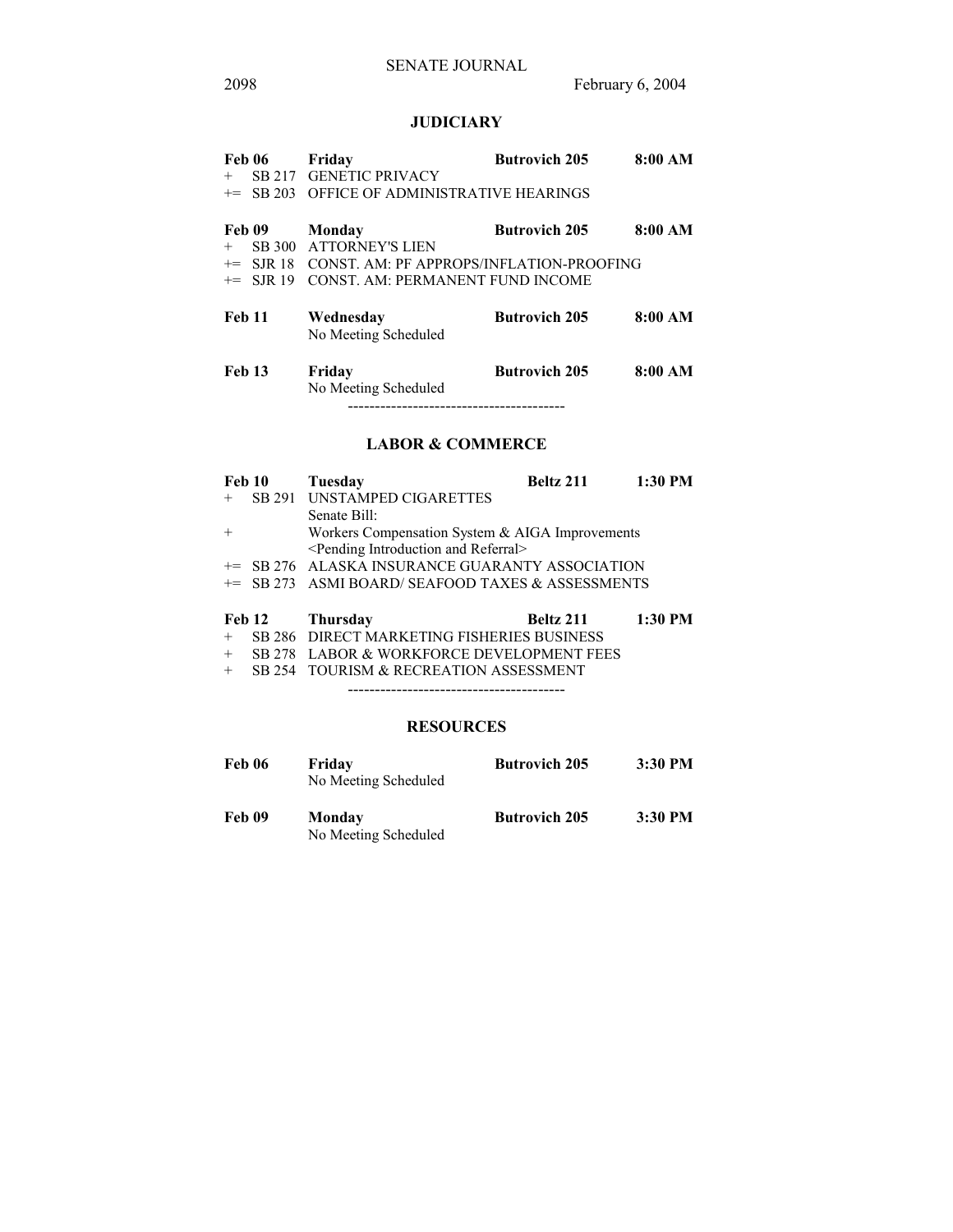# **RESOURCES (continued)**

| <b>Feb 11</b> | Wednesday                                                                                            | <b>Senate Finance 532</b> | 12:00 PM |
|---------------|------------------------------------------------------------------------------------------------------|---------------------------|----------|
|               | -- Time and Location Change --<br>Joint w(H) Resources Committee Hearing<br>Mining Industry Overview |                           |          |
| <b>Feb 13</b> | Fridav                                                                                               | <b>Butrovich 205</b>      | 3:30 PM  |

 No Meeting Scheduled ----------------------------------------

# **STATE AFFAIRS**

| Feb 10        | Tuesday                                          | Beltz 211 | $3:30$ PM |
|---------------|--------------------------------------------------|-----------|-----------|
|               | <b>SB 287 REGULATION REVIEW</b>                  |           |           |
|               | SB 232 RETIREMENT: TEACHERS/JUDGES/PUB EMPLOYEES |           |           |
|               | HJR 30 ELIMINATE SOCIAL SECURITY OFFSET          |           |           |
|               |                                                  |           |           |
| <b>Feb 12</b> | Thursday                                         | Beltz 211 | $3:30$ PM |

- = SB 279 AHFC WATER & SEWER BONDS
- + HB 230 POLITICAL SIGNS ON PRIVATE PROPERTY SB 255 ILLEGAL USE TRAFFIC PREEMPTION DEVICE
	- "Overview on "Help America Vote Act": Division of Elections

----------------------------------------

# **TRANSPORTATION**

| Feb 10        | Tuesday<br>HB 304 JACK COGHILL BRIDGE TO THE INTERIOR<br>Overview of Proposed Use of the Spine<br>Road in the North Slope Oil Fields     | <b>Butrovich 205</b> | 1:30 PM   |
|---------------|------------------------------------------------------------------------------------------------------------------------------------------|----------------------|-----------|
| <b>Feb 12</b> | Thursday<br>No Meeting Scheduled                                                                                                         | <b>Butrovich 205</b> | $1:30$ PM |
| <b>Feb 28</b> | Saturday<br>-- Time and Location Change --<br>Special Meeting: Overview of the Knik<br>Arm Crossing<br>Loussac Library $9:30 - 11:30$ am | Anchorage            | 9:30 AM   |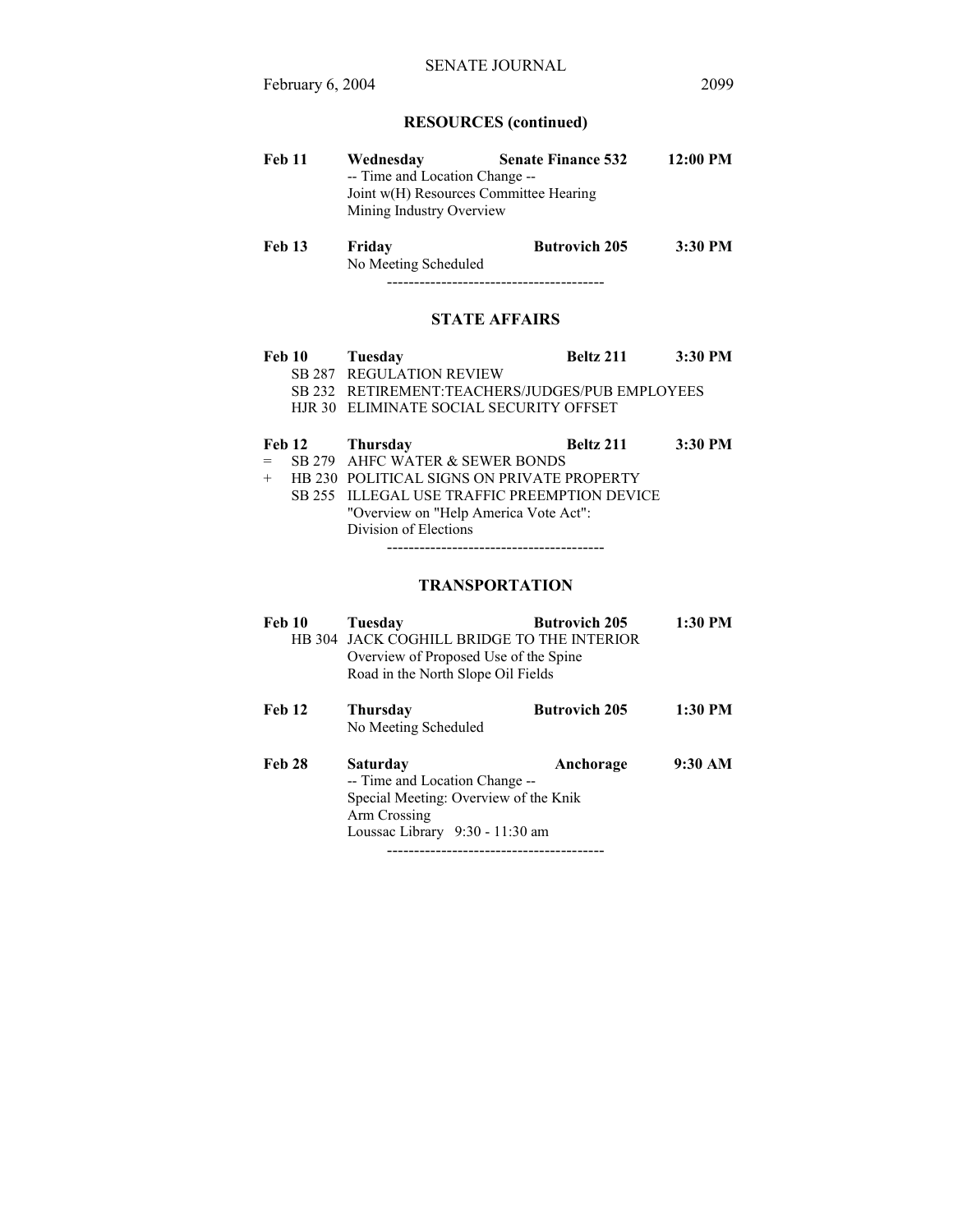# **JOINT COMMITTEES**

### **ARMED SERVICES COMMITTEE**

**Feb 25 Wednesday Senate Finance 532 3:00 PM**  Alaskan Command's Annual Address by Lt.General Carrol H."Howie" Chandler Testimony by Invitation Only ----------------------------------------

### **LEGISLATIVE BUDGET & AUDIT**

| Feb 19 | Thursday                            | <b>House Finance 519</b> | $12:00$ PM |
|--------|-------------------------------------|--------------------------|------------|
|        | Audits and Other Committee Business |                          |            |

----------------------------------------

# **OTHER MEETINGS**

### **CHILDREN'S CAUCUS**

| <b>Feb 17</b> | Tuesdav                                  | <b>Butrovich 205</b> | $12:00 \text{ PM}$ |
|---------------|------------------------------------------|----------------------|--------------------|
| $+$           | Let's Talk Healthy Relationships Program |                      |                    |
|               |                                          |                      |                    |

# **ENERGY POLICY TASK FORCE**

| Feb 10        | Tuesday<br>AIDEA/AEA Board Room<br>813 W. Northern Lights Blvd., Third Floor<br>9:30 am to $3:30 \text{ pm}$                | Anchorage | 9:30 AM |
|---------------|-----------------------------------------------------------------------------------------------------------------------------|-----------|---------|
| <b>Feb 11</b> | Wednesday<br>Anchorage<br>AIDEA/AEA Board Room<br>813 W. Northern Lights Blvd., Third Floor<br>9:30 am to $3:30 \text{ pm}$ |           | 9:30 AM |
|               |                                                                                                                             |           |         |